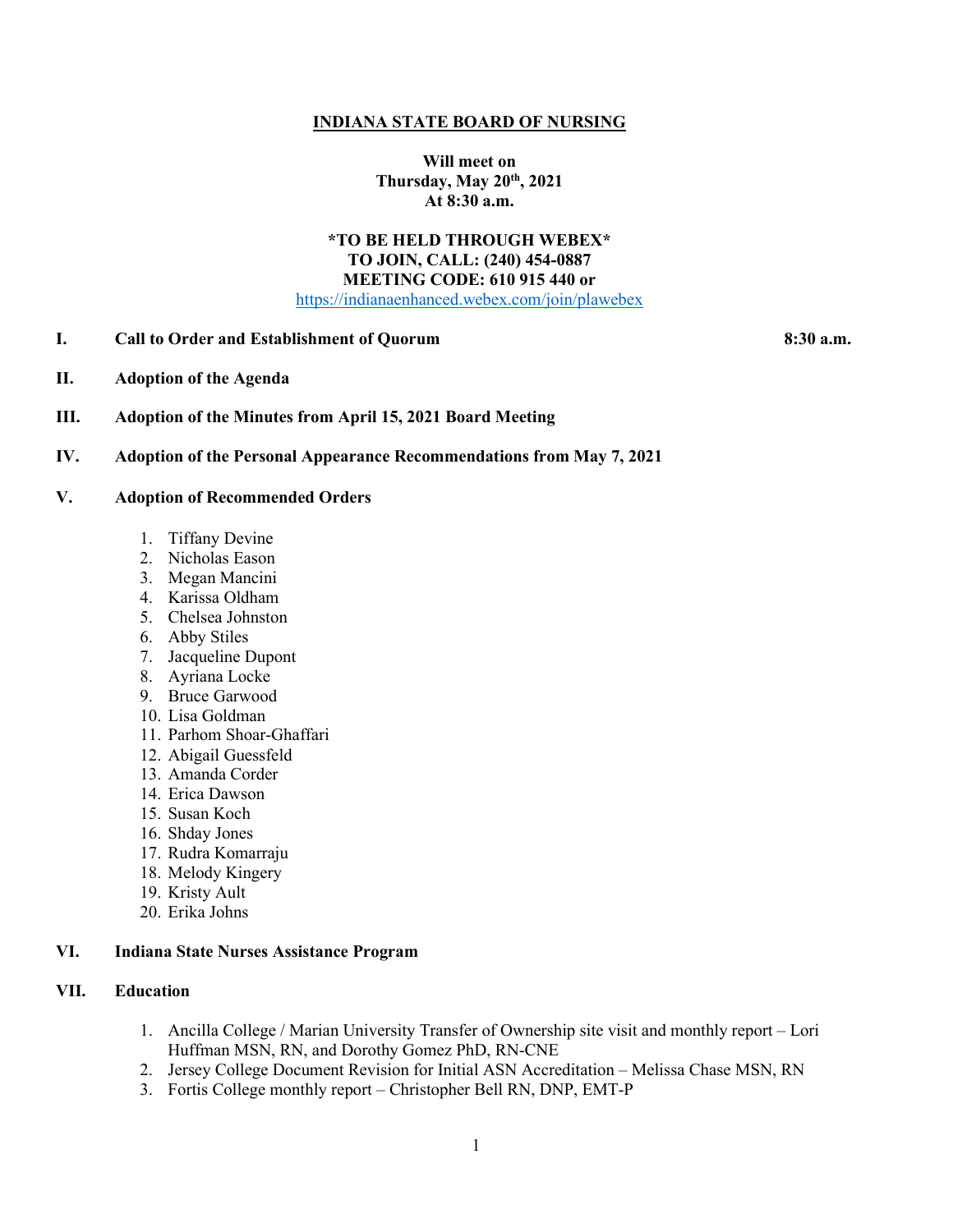- 4. FYI ONLY Indiana University Bloomington names Eileen Hacker PhD, APRN, AOCN, FAAN as Interim Dean effective May 1, 2021 upon resignation of Dr. Mary Lynn Davis Ajami
- 5. FYI ONLY Ivy Tech Community College Anderson monthly report attached

#### **VIII. Discussion Items**

- 1. AG Report
- 2. Waiver Request Reena Paul

# **IX. Proposed Settlement Agreements**

- 1. Sara Enlow
- 2. Beth Baxter
- 3. Christine Ginzel
- 4. Michelle Decker
- 5. Ashley Duley
- 6. Carolyn Austin
- 7. Vanessa Smith
- 8. Shannon Jones
- 9. Sharon Shots
- 10. Timothy Blankenship

### **X. Personal Appearances 10:30 a.m.**

- 1. Julie Anderson
- 2. Kyle VanBritson
- 3. Myah Swoveland
- 4. Tammy Kuhn
- 5. Michelle Jackson

### **XI. Breakout Session – Prehearing Settlement Conferences 10:30 a.m.**

- 1. In the Matter of the License of Toresha Lewis, 27072635A Administrative Cause No. 2018 NB 0131
- 2. In the Matter of the License of Mandy Hill, 27053668A Administrative Cause No. 2019 NB 0251
- 3. In the Matter of the License of Nick Broviak, 28186630A Administrative Cause No. 2018 NB 0211
- 4. In the Matter of the License of Jamie Lantz, 28150480A Administrative Cause No. 2018 NB 0330
- 5. In the Matter of the License of Kimberly Repsold, 27063936A Administrative Cause No. 2021 NB 0013
- 6. In the Matter of the License of Renita Reynolds, 27068378A Administrative Cause No. 2019 NB 0188
- 7. In the Matter of the License of Stacey Wiesemann, 27063988A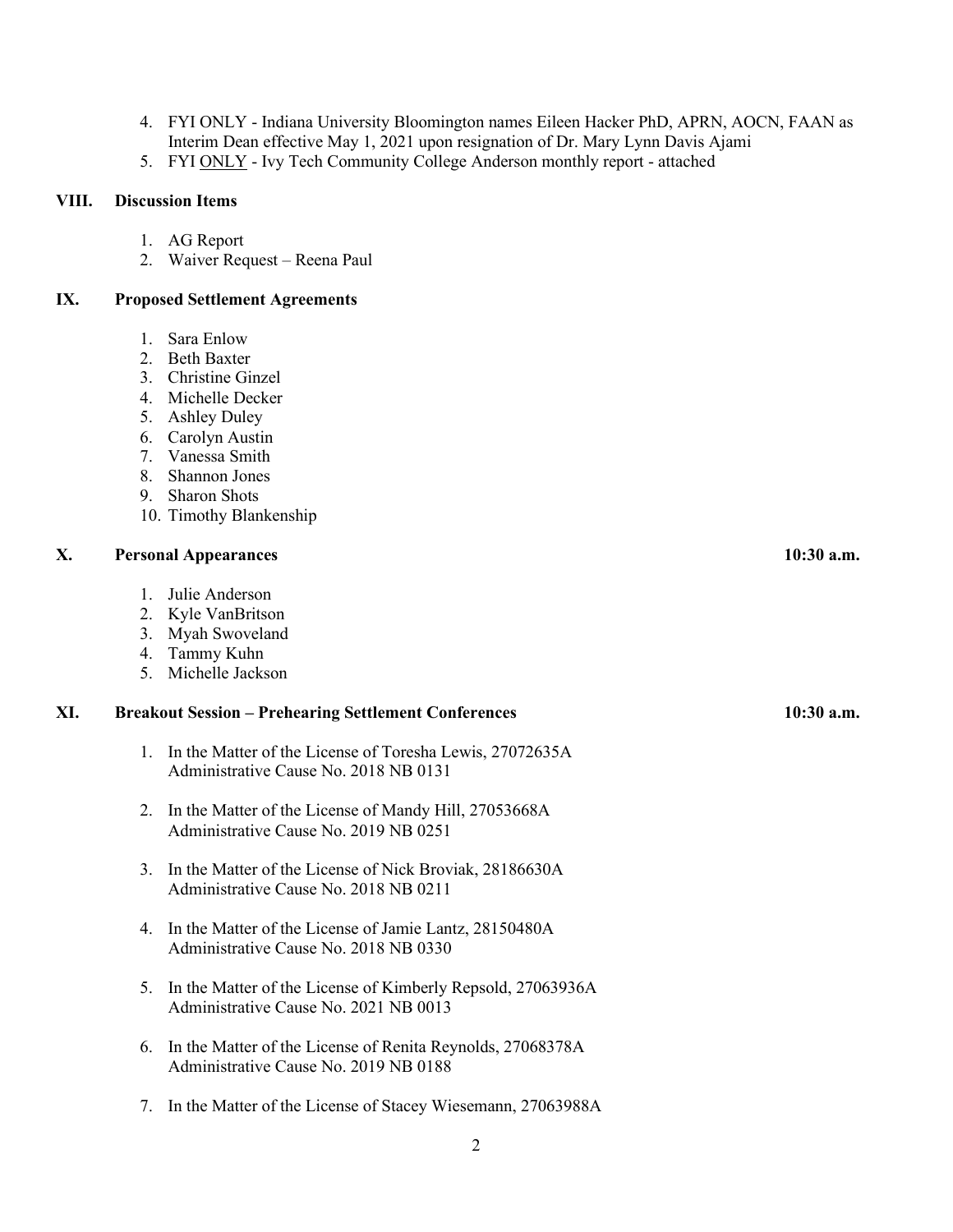Administrative Cause No. 2018 NB 0310

8. In the Matter of the License of Randi N. Bloomer, 28222224A Administrative Cause No. 2021 NB 0060

#### **XII. Appeals 11:00 a.m.**

- 1. In the Matter of the License of LaToya Nichole Bellamy, 28226472A Administrative Cause No. 2018 NB 0150
- 2. In the Matter of the License of Amy Tudor, 27071404A Administrative Cause No. 2021 NB 0075
- 3. In the Matter of the License of Mikayla Devore, pending Administrative Cause No. 2021 NB 0076

### **XIII. Petitions for Summary Suspension**

1. In the Matter of the License of Jeremy McDaniels, 27074286A Administrative Cause No. 2019 NB 0149

#### **XIV. Summary Suspension Extensions**

- 1. In the Matter of the License of Amy Holbert, 28168211A Administrative Cause No. 2021 NB 0040
- 2. In the Matter of the License of Nancy Hawkins, 28132700A Administrative Cause No. 2019 NB 0141
- 3. In the Matter of the License of Caitlyn Tracey, 28197989A Administrative Cause No. 2020 NB 0069 Re: Motion to Vacate
- 4. In the Matter of the License of Lori Luann Davis, 27040867A Administrative Cause No. 2021 NB 0023
- 5. In the Matter of the License of Robyn Marie Price, 28168377A Administrative Cause No. 2016 NB 0133
- 6. In the Matter of the License of Matthew Clem, 28235969A Administrative Cause No. 2021 NB 0026
- 7. In the Matter of the License of Erica Weiss, 27059674A Administrative Cause No. 2019 NB 0004
- 8. In the Matter of the License of Kimberly Lakin, 27052314A Administrative Cause No. 2019 NB 0096
- 9. In the Matter of the License of Mendy Lutz, 28220453A Administrative Cause No. 2020 NB 0094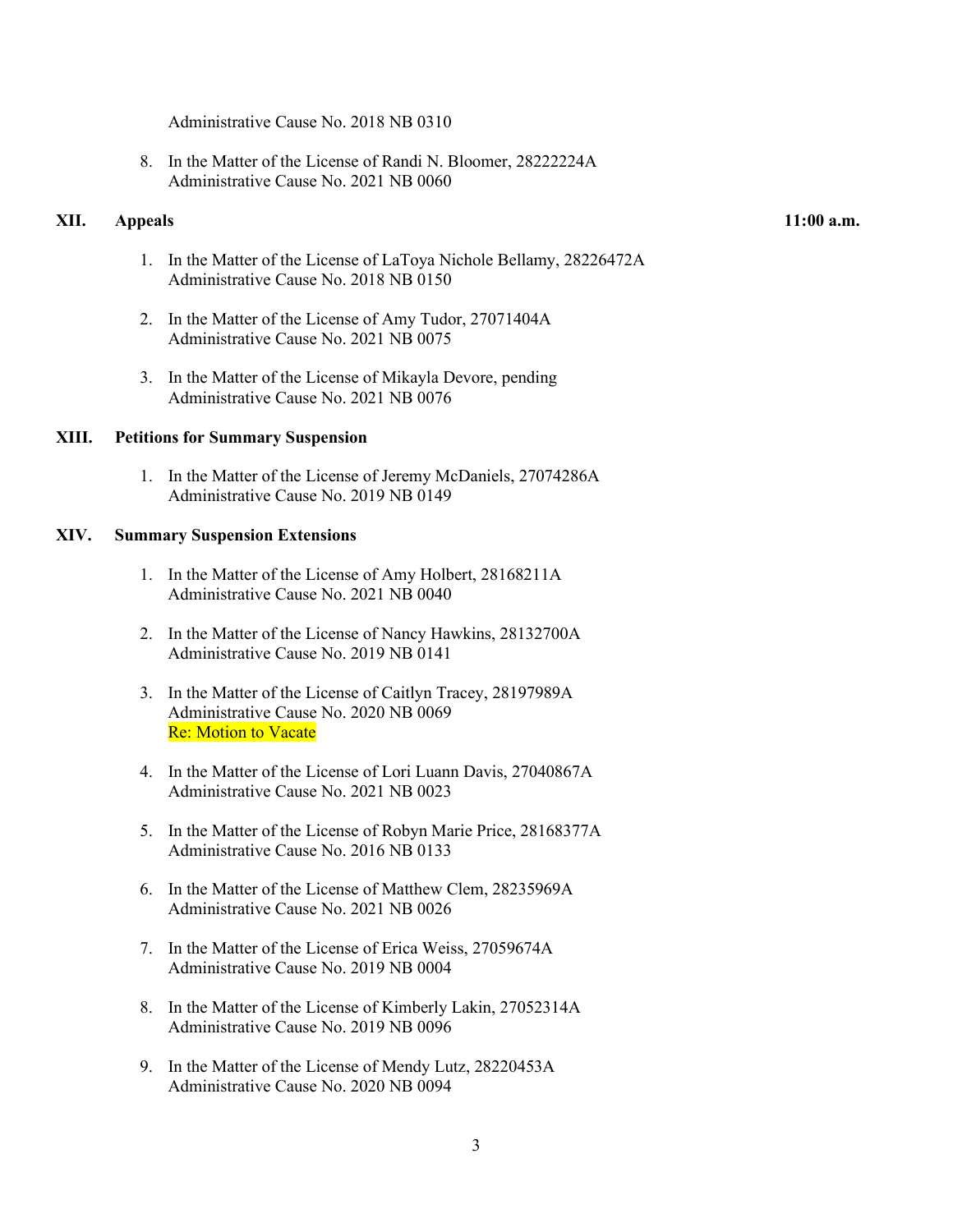- 10. In the Matter of the License of Kaci Jacobs, 28210355A Administrative Cause No. 2019 NB 0074 Re: Agreement
- 11. In the Matter of the License of Rebecca Hon, 27056298A Administrative Cause No. 2020 NB 0137
- 12. In the Matter of the License of Sharon Griner, 28083804A Administrative Cause No. 2020 NB 0134 Re: Agreement
- 13. In the Matter of the License of Kristy Martin, 28189463A Administrative Cause No. 2020 NB 0136
- 14. In the Matter of the License of Jennifer Cox, 27064424A Administrative Cause No. 2020 NB 0181 Re: Agreement
- 15. In the Matter of the License of Chijioke Jimonu, 28232371A Administrative Cause No. 2020 NB 0185 Re: Agreement
- 16. In the Matter of the License of Tina Kelley, 27037104A Administrative Cause No. 2020 NB 0109 Re: Agreement
- 17. In the Matter of the License of Aaron Plowman, 27062928A Administrative Cause No. 2020 NB 0194
- 18. In the Matter of the License of Rashad Wallace, 27074672A Administrative Cause No. 2019 NB 0132
- 19. In the Matter of the License of Megan Foster, 28205512A Administrative Cause No. 2019 NB 017
- 20. In the Matter of the License of Sara Storey, 28191357A Administrative Cause No. 2019 NB 0300
- 21. In the Matter of the License of Kandra Messner, 27067771A Administrative Cause No. 2020 NB 0010
- 22. In the Matter of the License of Alesha Jackson, 27073134A Administrative Cause No. 2019 NB 0351
- 23. In the Matter of the License of Sarah Cain, 27062485A Administrative Cause No. 2020 NB 0156
- 24. In the Matter of the License of Danny Robinson, 28193759A Administrative Cause No. 2020 NB 0154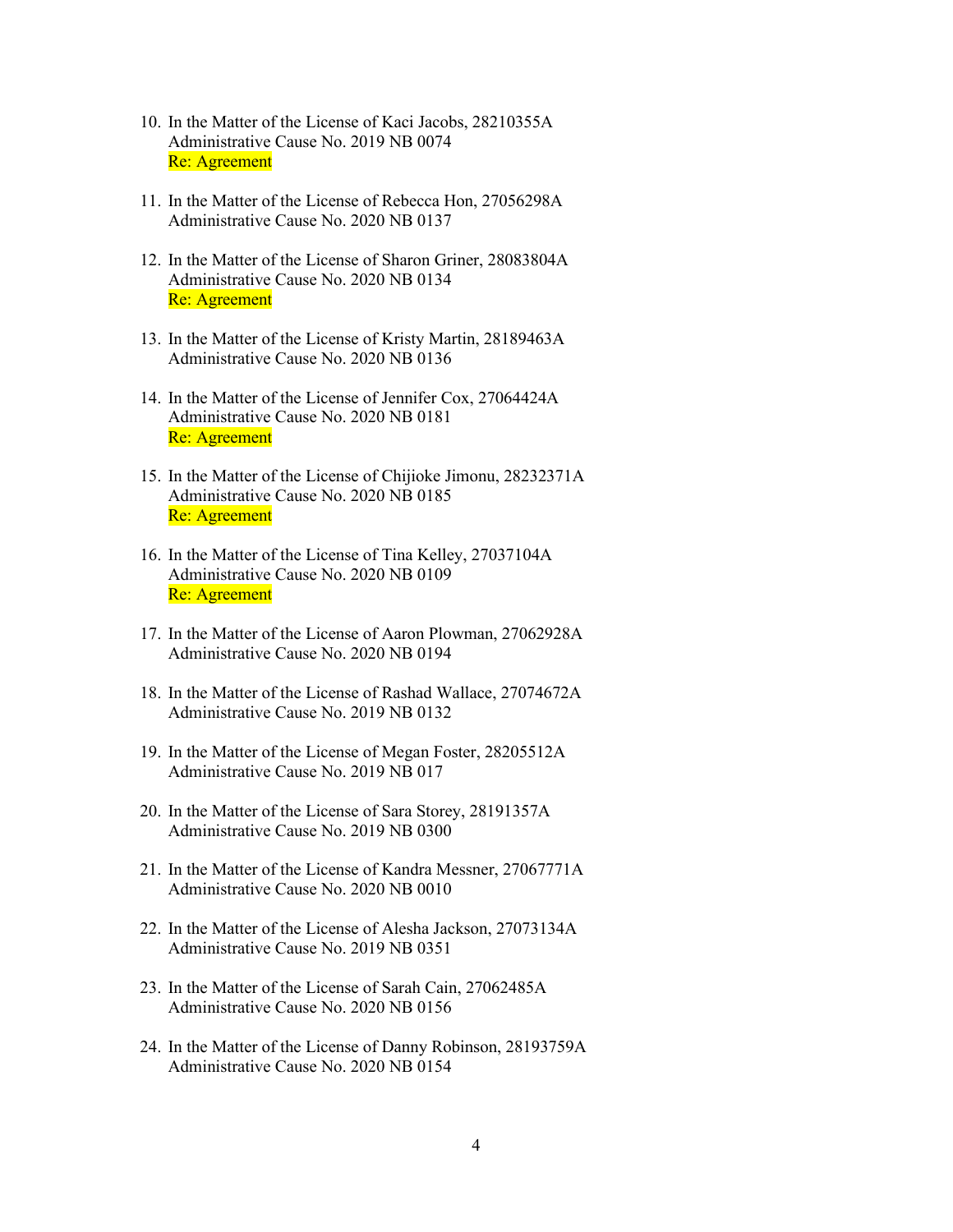- 25. In the Matter of the License of Tambra Ruckle, 27077403A Administrative Cause No. 2020 NB 0159
- 26. In the Matter of the License of Katy Current, 27055394A Administrative Cause No. 2019 NB 0262
- 27. In the Matter of the License of Diana Juarez, 28222407A Administrative Cause No. 2019 NB 0059
- 28. In the Matter of the License of Tia Wagner, 28201834A Administrative Cause No. 2018 NB 0343
- 29. In the Matter of the License of Amy Susan Rivers, 28208290A Administrative Cause No. 2020 NB 0214

### **XV. Order to Show Cause**

1. In the Matter of the License of Amy Holbert, 28168211A– CONTINUED Administrative Cause No. 2016 NB 0341

# **XVI. Reinstatement**

1. In the Matter of the License of Jill Gernon, 28157033A Administrative Cause No. 2009 NB 098

### **XVII. Final Hearings**

- 1. In the Matter of the License of Nathaniel Mosco, 28229659A Administrative Cause No. 2018 NB 0089
- 2. In the Matter of the License of Rana Reese, 27057525A Administrative Cause No. 2019 NB 0089
- 3. In the Matter of the License of Mary Lieberman, 28151400A Administrative Cause No. 2019 NB 0108
- 4. In the Matter of the License of Candi Swift, 27065549A CONTINUED Administrative Cause No. 2019 NB 0152
- 5. In the Matter of the License of Joseph Thomas, 28218936A Administrative Cause No. 2019 NB 0153
- 6. In the Matter of the License of Emily Suzanne Nelson, 28155081A Administrative Cause No. 2019 NB 0160
- 7. In the Matter of the License of Nancy Rogers, 27048555A CONTINUED Administrative Cause No. 2019 NB 0192
- 8. In the Matter of the License of Timothy Blankenship, 28228793A CONTINUED Administrative Cause No. 2019 NB 0199